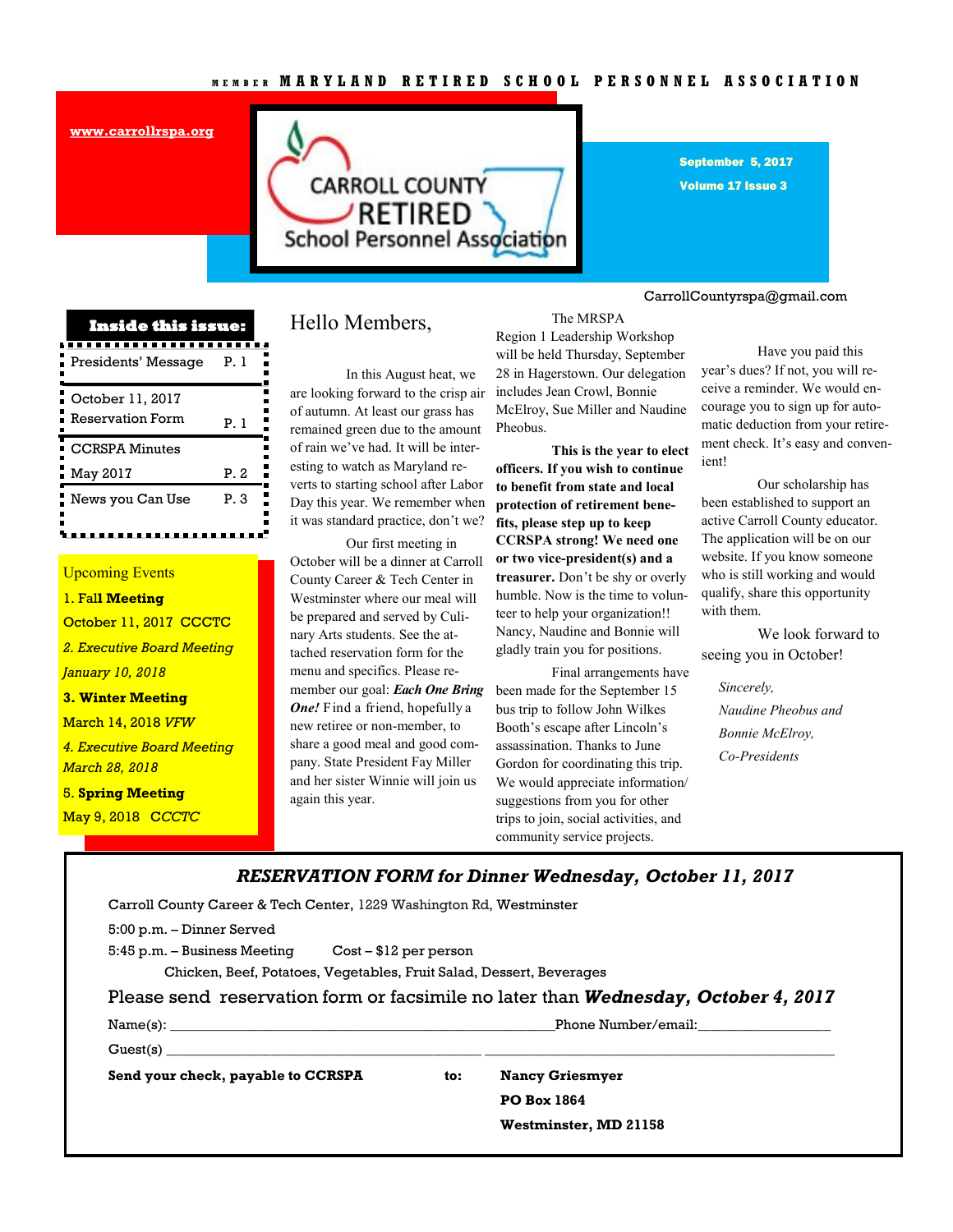

# Minutes for May 10, 2017

The Spring **CCRSPA** meeting began at 5:08pm in Westminster at the Carroll County Career and Technology Center when **Co-President** *Naudine Pheobus*  welcomed everyone, led the Pledge of Allegiance, and the invocation before the meal which was prepared by students in the Culinary Arts program. Their teacher, *Tim Norwood*, is a graduate of Francis Scott Key High School and the Culinary Arts program at CCCTC. **Co-President** *Bonnie McElroy* introduced 2 musicians from Opus, formerly the Carroll County String Project, *Dr. Mark Runkles,* saxophone, and *Tim Hartnett,* keyboard. They shared their musical talents with the group as they performed during dinner.

**Co-Presidents** *Naudine* and *Bonnie* led the business meeting, starting at 6:05pm. Committee reports were then shared: The minutes prepared by **Recording Secretary**, *Susan Miller* from the previous meeting on March 8, 2017 were published in the newsletter, and they were accepted as printed.

**Treasurer,** *Nancy Griesmyer*—discussed income and disbursements, with a current balance of \$7563.33. A \$100 donation to the Culinary Arts program at CCCTC, and a donation check to Opus were presented. Other expenses include the Spring VFW luncheon, CCRSPA banner and badges, newsletter printing and postage. A debit card has been added to the account in order to pay for the website, \$125. *Nancy* has served as a wonderful **treasurer**, with great attention to detail. She is willing to train someone to assume responsibility as the new CCRSPA **treasurer**. Please let *Naudine*  and *Bonnie* know if interested.

**Corresponding Secretary,** *Susan Christenbury*—encouraged members to check out the new website, [www.carrollrspa.com.](http://www.carrollrspa.com) Information can be emailed to Carroll-Countyrspa@gmail.com.

**Consumer Education,** *Dixie Elmes* shared a handout entitled "Scam-Speak—Learn the terms that con artists use—and beware!" from the AARP Bulletin, March 2017. *Susan C* will include these consumer alerts as a blog on the website.

**Membership and Necrology,** *Jean Crowl*—The memorial candle was lit, and a moment of silence was observed in honor and remembrance of *Patricia Patterson, Mary Keeney, Sandy Grier, Dorothy Mullinix, Robert Trout, Peggy Stone, Debra Stricker, John McVicker* and *Concetta Miles.*

A reminder was shared with the group that members are still needed to serve as Vice-President and as Program Committee and Legislative Chairpersons, in addition to the above-mentioned Treasurer. A (Co) Vice-President is especially hand towels and a fancy bag, *Lacye*  needed to prepare for the leadership role of (Co) President after *Naudine* and *Bonnie* complete their co-presidency in May 2018. Invite other retirees to attend, and become more involved.

**Old Business**—the annual MRSPA Business Meeting was held on May 9 at Turf Valley Resort. CCRSPA had 6 delegates present for the meeting and luncheon. CCRSPA nominated *Ronda Robinson* for the Community Service award with her active Shepherd's Staff participation and blood platelets donations. *Naudine* presented *Ronda* her certificate of recognition at the local meeting

**New Business—**A rough draft of the CCRSPA Continuing Education Scholarship was shared by committee members, *Zeenie Burns, Lacye Shank* and *Terry Eckard* . The committee has been in contact with MRSPA and the Community Foundation of Frederick County for ideas and selection criteria. CCEA will be willing to help publicize this scholarship. A final draft will be presented at the October meeting.

The John Wilkes Booth bus tour is scheduled for Friday, September 15 in conjunction with the Mt. Airy. Senior Book Club. A handout was provided giving details about the trip, following Booth's escape route from Washington, D.C. This tour was inspired by the book Manhunt by James Swanson. There is additional information on the CCRSPA website. *June Gordon* is the contact person for this trip.

Before adjournment, a door prize was awarded to *Karen Kotarski* for a free meal at the next meeting. Other lucky raffle prize winners included: *Charlotte Curry, Shank*, teas and *Deanna Grayson,* corkcicle!

An ongoing goal: **Each One Reach One!** Bring a retired friend as incentive to become a new member.

> *Respectfully submitted, Susan H. Miller Recording Secretary*

Page 2